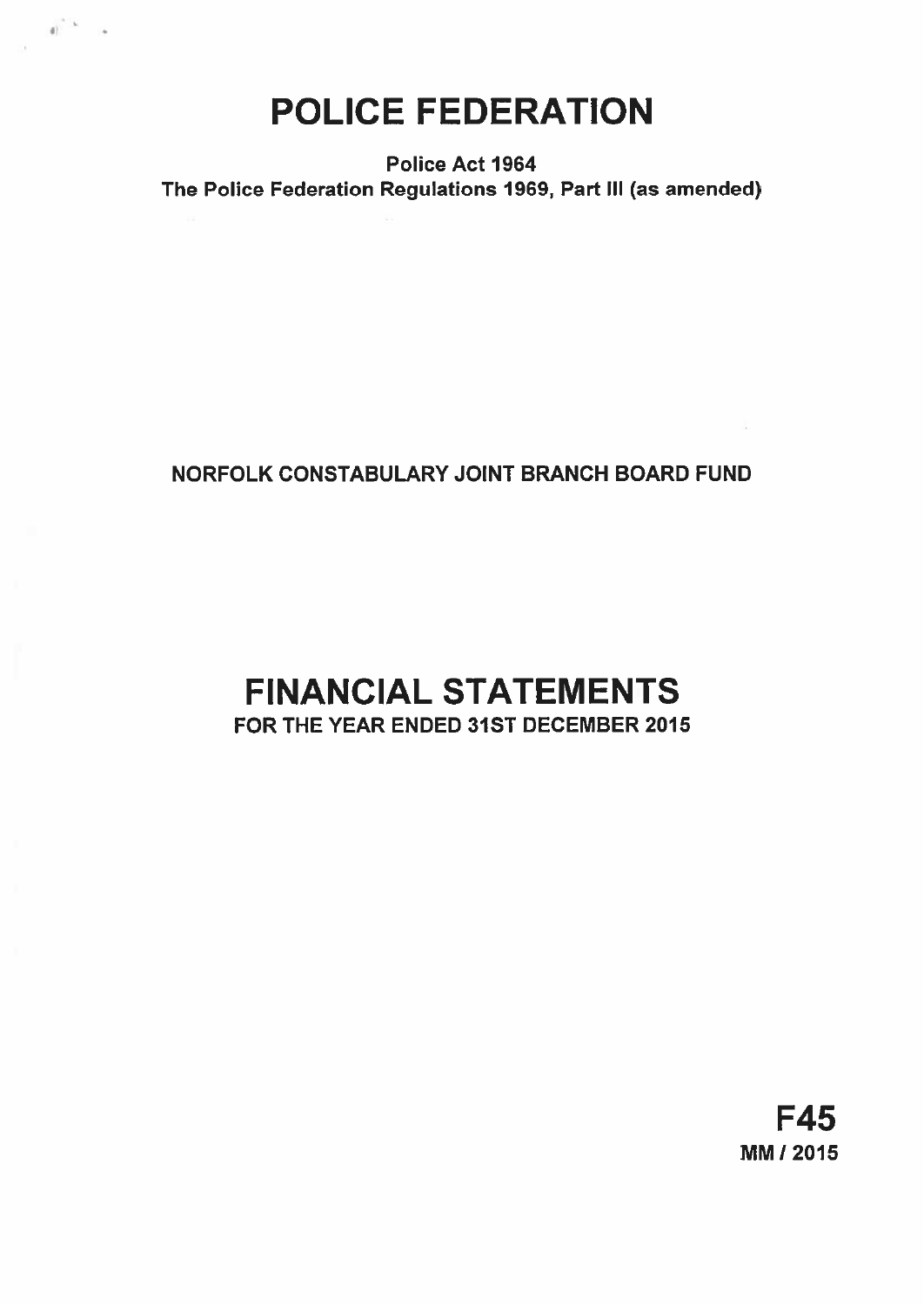# NORFOLK CONSTABULARY JOINT BRANCH BOARD FUND

 $\mathbf{e}^{(t-k)}$  .

## YEAR ENDED 31ST DECEMBER 2015

| <b>CHAIRMAN</b>  | Mr Paul Ridgway<br><b>Norfolk Police Federation</b><br><b>Falconers Chase</b><br>Wymondham, Norfolk<br><b>NR18 0WW</b>                                                                                            |
|------------------|-------------------------------------------------------------------------------------------------------------------------------------------------------------------------------------------------------------------|
| <b>SECRETARY</b> | <b>Miss Michelle Lillie</b><br><b>Norfolk Police Federation</b><br><b>Falconers Chase</b><br>Wymondham, Norfolk<br><b>NR18 0WW</b>                                                                                |
| <b>TREASURER</b> | <b>Miss Michelle Lillie</b><br><b>Norfolk Police Federation</b><br><b>Falconers Chase</b><br>Wymondham, Norfolk<br><b>NR18 0WW</b>                                                                                |
| <b>AUDITORS</b>  | George Hay & Company<br><b>Chartered Accountants</b><br><b>Statutory Auditors</b><br>83 Cambridge Street<br>Pimlico<br>London<br>SW1V4PS                                                                          |
| <b>TRUSTEES</b>  | Mr Keith Bristo (resigned 12th November 2015)<br>Mr Steve Harrowing (resigned 25th June 2015)<br>Norfolk Constabulary<br>Wymondham Police Investigation Centre<br><b>Falconers Chase</b><br>Wymondham<br>NR18 0WW |
|                  | Mr Adam Edge<br>Norfolk Constabulary<br><b>Sprowston Police Station</b><br><b>Wroxham Road</b><br>Norwich<br>NR7 8TU                                                                                              |
|                  | Mr Terry Lordan<br>Norfolk Constabulary<br><b>Thetford Police Station</b><br>Norwich Road, Thetford<br><b>IP24 2HU</b>                                                                                            |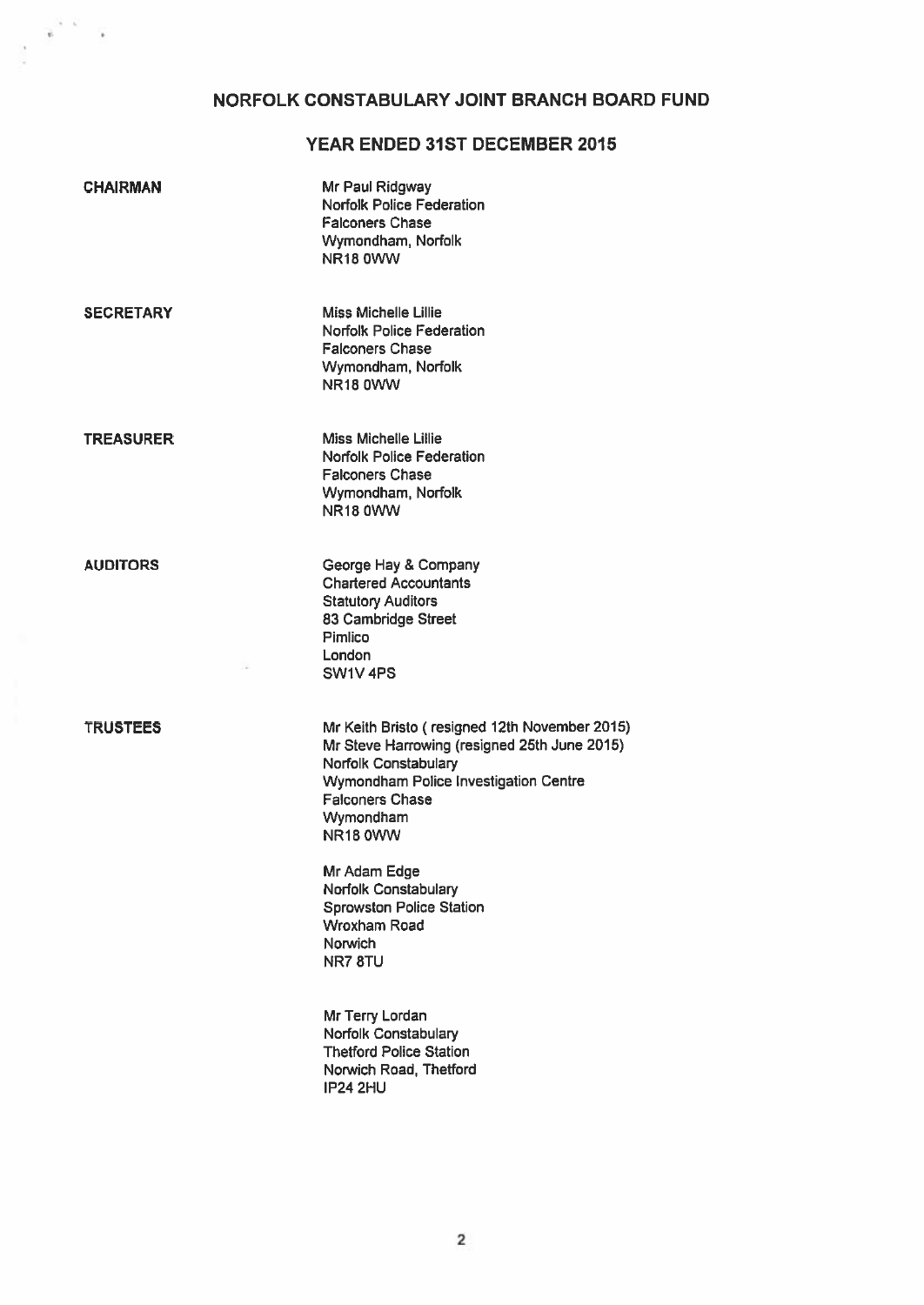### INDEPENDENT AUDITOR'S REPORT TO THE MEMBERS OF NORFOLK CONSTABULARY JOINT BRANCH BOARD FUND

We have audited the financial statements of the Norfolk Constabulary Joint Branch Board Fund for the year ended 31st December 2015, which comprise the Income and Expenditure Account, the Balance Sheet, and the related notes. The financial statements have been prepared under the requirements of the Police Federation Regulations and Fund Rules.

This repor<sup>t</sup> is made solely to the Fund's members, as <sup>a</sup> body. Our audit work has been undertaken so that we might state to the Fund's members those matters we are required to state to them in an auditor's repor<sup>t</sup> and for no other purpose. To the fullest extent permitted by law, we do not accep<sup>t</sup> or assume responsibility to anyone other than the Fund and the Fund's members as <sup>a</sup> body, for our audit work, for this report, or for the opinions we have formed.

### Respective responsibilities of the managemen<sup>t</sup> committee and auditors

As explained more fully in the Statement of Management Committee's Responsibilities set out in the notes to the financial statements the managemen<sup>t</sup> committee are responsible for the preparation of the financial statements and for being satisfied that they fairly reflect the state of the Fund's affairs as at 31st December 2015 and of its results for the year then ended.

Our responsibility is to audit and express an opinion on the financial statements in accordance with applicable law and International Standards on Auditing (UK and Ireland). Those standards require us to comply with the Auditing Practices Board's Ethical Standards for Auditors.

### Scope of the audit of the financial statements

An audit involves obtaining evidence about the amounts and disclosures in the financial statements sufficient to give reasonable assurance that the financial statements are free from material misstatement, whether caused by fraud or error. This includes an assessment of: whether the accounting policies are appropriate to the Fund's circumstances and have been consistently applied and adequately disclosed; the reasonableness of significant accounting estimates made by the managemen<sup>t</sup> committee; and the overall presentation of the financial statements.

### Opinion on financial statements

In our opinion the financial statements:

- fairly reflect the state of the Fund's affairs as at 31st December 2015 and of its results for the year then ended;
- have been properly prepared in accordance with the measurement principles of United Kingdom Generally Accepted Accounting Practice; and
- have been prepared in accordance with the Police Federation Regulations and Fund Rules.

### **Other Matters**

The financial statements for the year ended 31st December 2015 includes all funds raised for the purpose of the Joint Branch Board Fund in accordance with Regulation 2 Police Federation (Amendment) Regulations 2015.

Signed:  $GenWU_0$ 

George Hay & Company Chartered Accountants & Statutory Auditors 83 Cambridge Street Pimlico London SW1V 4PS **Dated:** 26th January 2016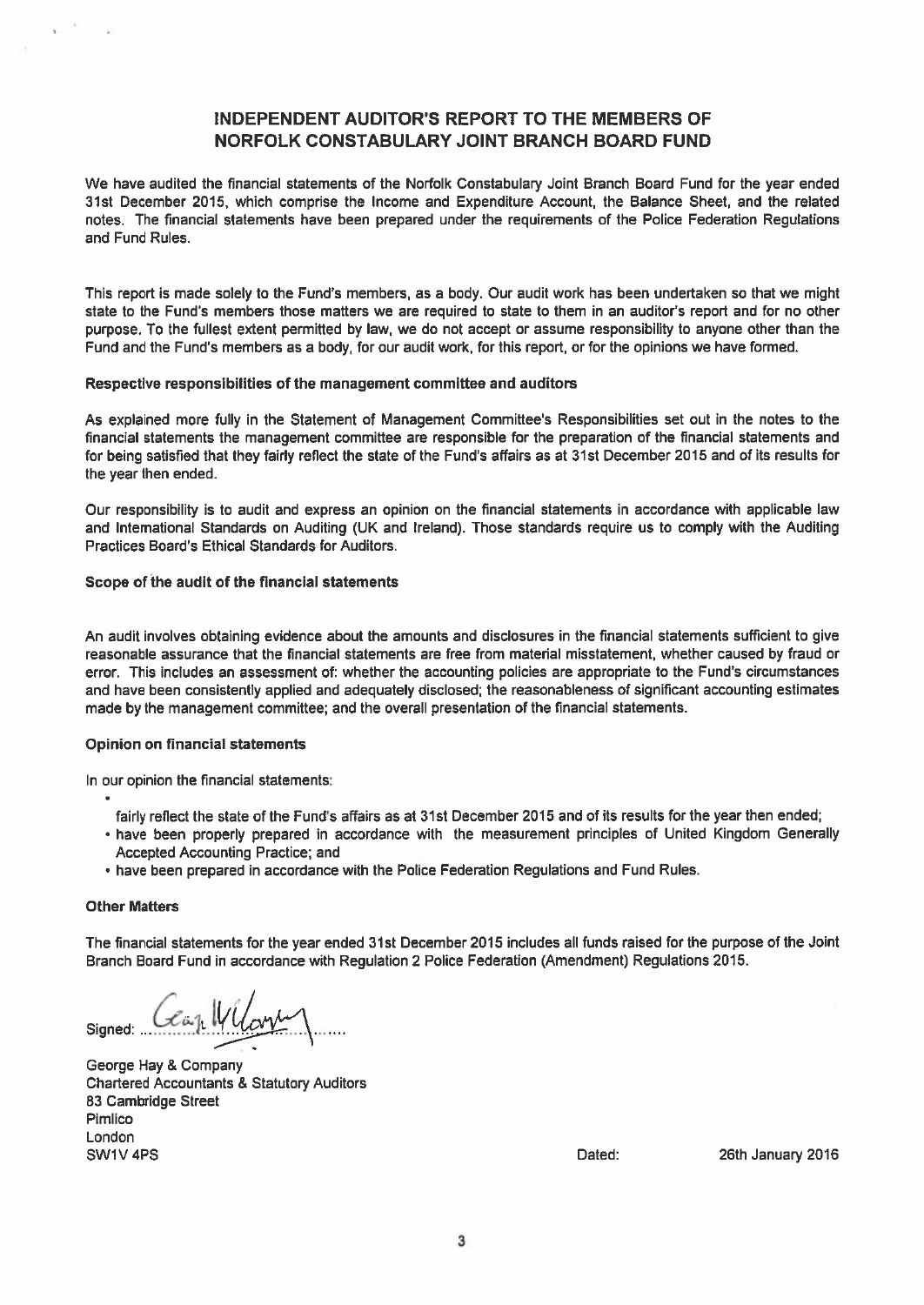### NORFOLK CONSTABULARY JOINT BRANCH BOARD FUND

### INCOME AND EXPENDITURE ACCOUNT FOR THE YEAR ENDED 31ST DECEMBER 2015

| <b>INCOME</b>                            | $(01.01.15 -$<br>31.03.15 | $(01.04.15 -$<br>31.12.15 | 2015                    | 2014         |
|------------------------------------------|---------------------------|---------------------------|-------------------------|--------------|
| <b>Weekly Subscriptions</b>              |                           |                           |                         |              |
| Constables                               | 70,752                    | 211,582                   | 282,334                 | 281,447      |
| <b>Sergeants</b>                         | 17,523                    | 52,985                    | 70,508                  | 70,221       |
| Inspectors                               | 6,927                     | 19,327                    | 26,254                  | 28,594       |
|                                          |                           |                           | 379,096                 | 380,262      |
|                                          | $(01.01.15 -$             | $(01.04.15 -$             |                         |              |
| Less: Payable to Central/Joint Committee | 31.03.15                  | 31.12.15                  |                         |              |
| Constables                               | 49,527                    |                           | 49,527                  | 197,013      |
| Sergeants                                | 12,266                    |                           | 12,266                  | 49,155       |
| Inspectors                               | 4,849                     |                           | 4,849                   | 20,015       |
| Joint Central Committee                  |                           | 198,726                   | 198,726                 |              |
|                                          |                           |                           | 265,368                 | 266,183      |
|                                          |                           |                           |                         |              |
| <b>NET INCOME</b>                        |                           |                           | 113,728                 | 114,079      |
| Less: ADMINISTRATIVE EXPENSES (Note 1)   |                           |                           | 126,886                 | 119,127      |
| (DEFICIT) OF SUBSCRIPTION INCOME         |                           |                           | (13, 158)               | (5,048)      |
| <b>OVER EXPENDITURE</b>                  |                           |                           |                         |              |
| Add: Other Income - (Note 1.1)           |                           |                           |                         |              |
|                                          |                           |                           | 29,897                  | 26,950       |
|                                          |                           |                           |                         |              |
| <b>SURPLUS FOR THE YEAR</b>              |                           |                           | 16,739                  | 21,902       |
| <b>BEFORE GAINS / (LOSSES)</b>           |                           |                           |                         |              |
| Gains / (Losses) - (Note 1.2)            |                           |                           |                         |              |
|                                          |                           |                           |                         |              |
| <b>SURPLUS FOR THE YEAR</b>              |                           |                           | 16,739                  | 21,902       |
| ACCUMULATED FUND BROUGHT FORWARD         |                           |                           | 564,296                 | 542,394      |
| <b>ACCUMULATED FUND CARRIED FORWARD</b>  |                           |                           | 581,035<br>$\mathbf{E}$ | Ŧ<br>564,296 |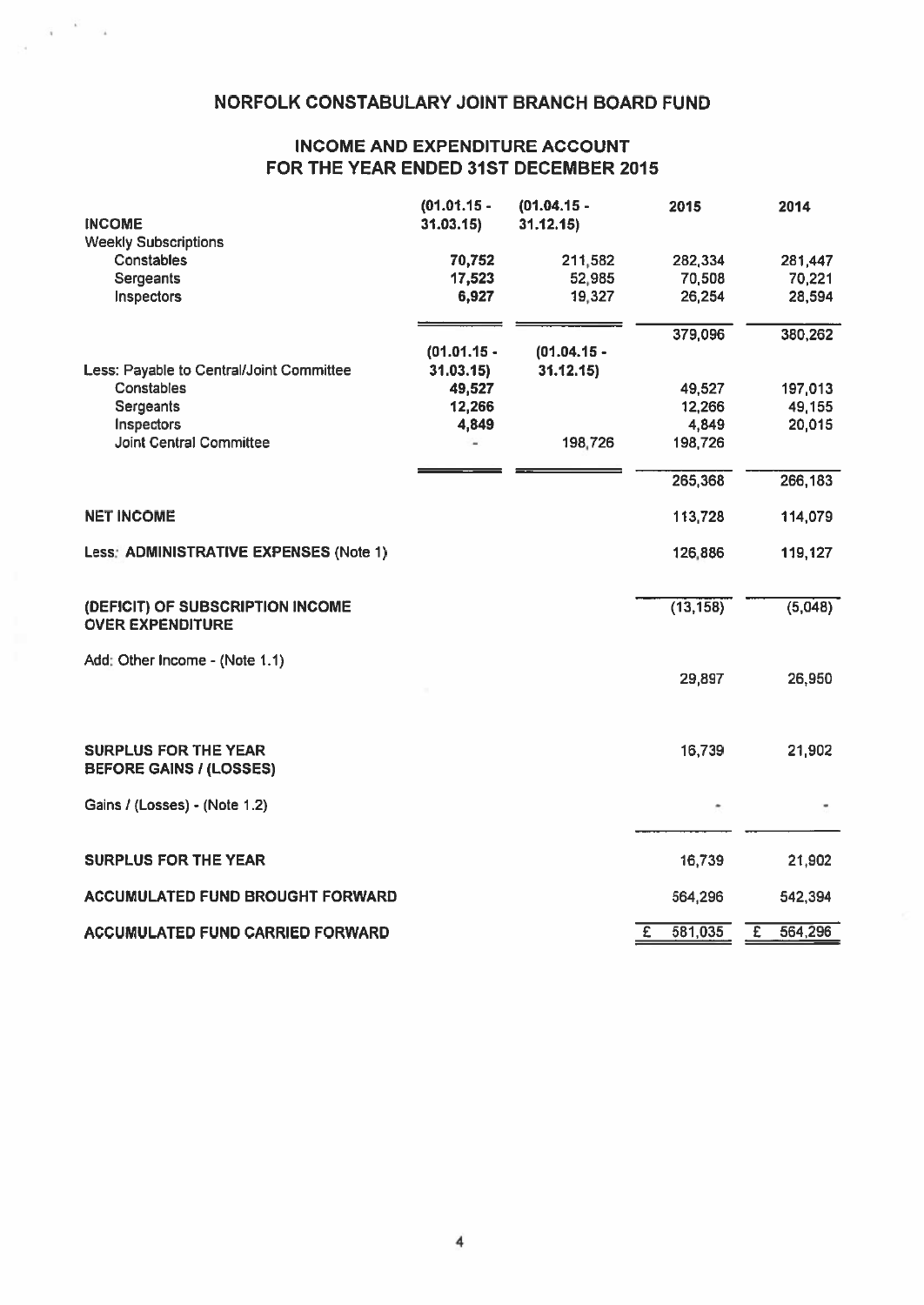### NORFOLK CONSTABULARY JOINT BRANCH BOARD FUND

### BALANCE SHEET AS AT 31ST DECEMBER 2015

|                                                                                 | Cost   | Accumulated<br>Depreciation/<br>Revaluation/<br>Impairment | 2015<br><b>Net Book Value</b> | 2014                      |
|---------------------------------------------------------------------------------|--------|------------------------------------------------------------|-------------------------------|---------------------------|
| <b>FIXED ASSETS</b>                                                             |        |                                                            |                               |                           |
| <b>Computer Equipment</b>                                                       | 60,125 | 51,251                                                     | 8,874                         | 9,402                     |
|                                                                                 | 60,125 | 51,251                                                     | 8,874                         | 9,402                     |
| <b>CURRENT ASSETS</b>                                                           |        |                                                            |                               |                           |
| <b>Subscriptions Due</b>                                                        |        | 31,385                                                     |                               |                           |
| Cash at Bank and in Hand<br>Others -                                            |        | 563,609                                                    |                               | 584,339                   |
| <b>Debtors</b>                                                                  |        | 22,778                                                     |                               | 69                        |
|                                                                                 |        | 617,772                                                    |                               | 584,408                   |
| Less:                                                                           |        |                                                            |                               |                           |
| <b>CURRENT LIABILITIES</b>                                                      |        |                                                            |                               |                           |
| Contributions due to Joint/Central Committee (Note 4)<br><b>Corporation Tax</b> |        | 269<br>1,072                                               |                               | (1, 274)<br>862           |
| <b>Sundry Accrued Expenses</b>                                                  |        | 44,270                                                     |                               | 29,926                    |
|                                                                                 |        |                                                            |                               |                           |
|                                                                                 |        |                                                            |                               | 29,514                    |
|                                                                                 |        | 45,611                                                     |                               |                           |
| <b>NET CURRENT ASSETS/(LIABILITIES)</b>                                         |        |                                                            | 572,161                       | 554,894                   |
|                                                                                 |        |                                                            |                               |                           |
| TOTAL ASSETS LESS CURRENT LIABILITIES                                           |        |                                                            | 581,035                       | 564,296                   |
| CREDITORS: amounts falling due after more than one year<br>(Specify)            |        |                                                            |                               |                           |
| <b>NET ASSETS</b>                                                               |        |                                                            | 581,035<br>£                  | £<br>564,296              |
|                                                                                 |        |                                                            |                               |                           |
| <b>REPRESENTED BY</b>                                                           |        |                                                            |                               |                           |
| <b>Accumulated Fund</b>                                                         |        |                                                            | 581,035                       | 564,296                   |
| Other Reserves - (Specify)                                                      |        |                                                            |                               |                           |
|                                                                                 |        |                                                            | 581,035<br>$\mathbf{E}$       | $\overline{E}$<br>564,296 |

We certify that we have fully complied with the Regulation <sup>2</sup> Police Federation (Amendment) Regulations 2015 and disclosed in the F45 all funds of which we are <sup>a</sup> beneficiary. We understand that failure to comply with this Regulation could be deemed a criminal and/or Rolice Disciplinary matter.

Signed CHAIRMAN Signeraz TREASURER

Date accounts approved: 26th January 2016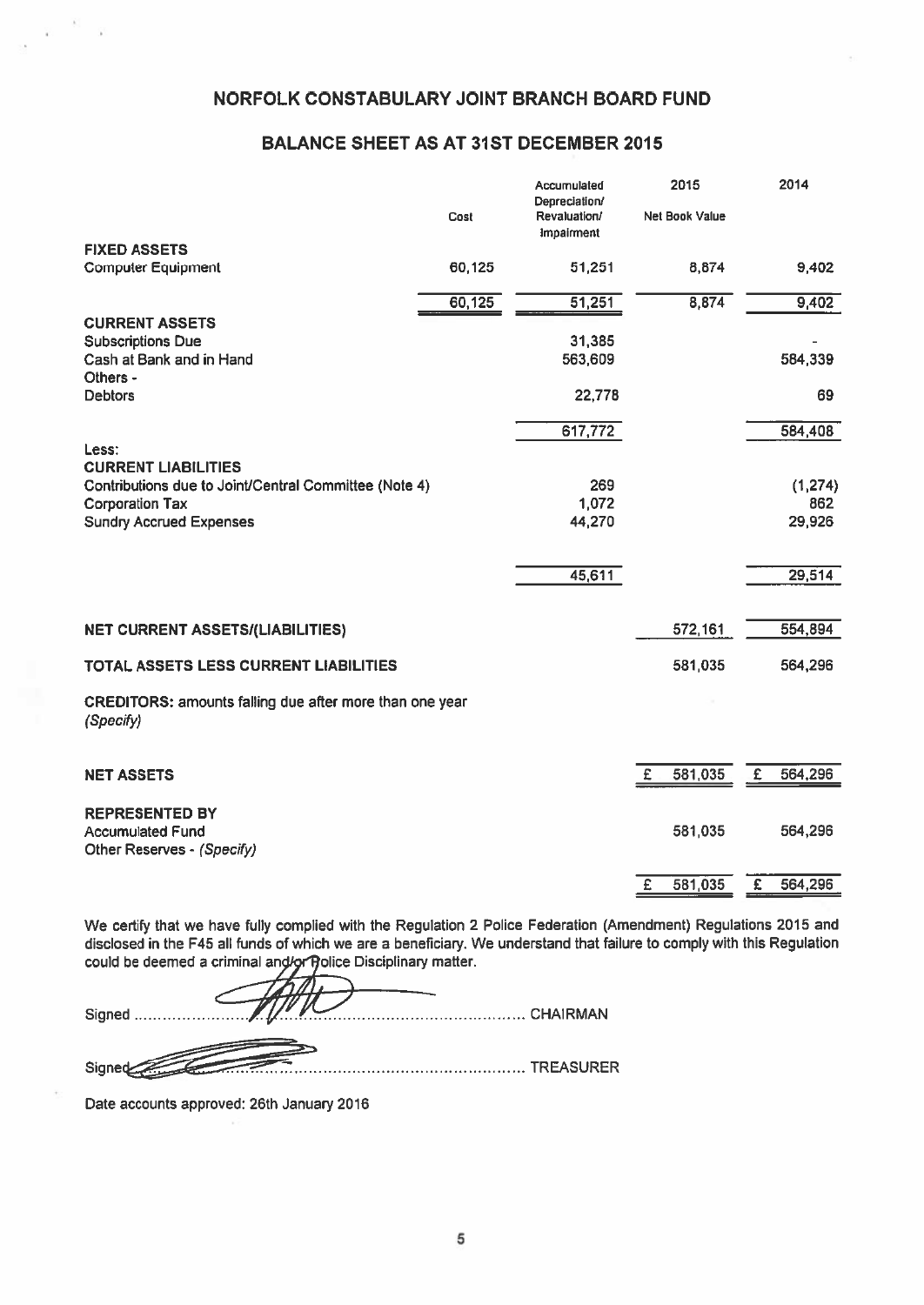### NORFOLK CONSTABULARY JOINT BRANCH BOARD FUND NOTES TO THE FINANCIAL STATEMENTS FOR THE YEAR ENDED 31ST DECEMBER 2015

|    |                                                      | 2015         |                       | 2014    |
|----|------------------------------------------------------|--------------|-----------------------|---------|
| 1. | <b>ADMINISTRATIVE EXPENSES</b>                       |              |                       |         |
|    | <b>Annual Conference</b>                             | 979          |                       | 1,589   |
|    | <b>Audit and Accountancy Charges</b>                 | 2,957        |                       | 2,814   |
|    | <b>Bank Charges</b>                                  | 69           |                       | 100     |
|    | <b>Clerical Assistance and Social Security Costs</b> | 62,867       |                       | 58,237  |
|    | <b>Computer Consumables</b>                          | 4,797        |                       | 2,920   |
|    | <b>Corporation Tax</b>                               | 1,072        |                       | 870     |
|    | Depreciation                                         | 4,660        |                       | 3,627   |
|    | Donations - (Specify)                                |              |                       |         |
|    | Neil Doyle Memorial Fund                             |              |                       | 100     |
|    | <b>Scottish Police Benevolent Fund</b>               |              |                       | 200     |
|    | Police Roll of Honour                                | 300          |                       |         |
|    | The Police Arboretum                                 | 1,550        |                       |         |
|    | David Philips Memorial Fund                          | 400          |                       |         |
|    | Honoraria                                            | 4,367        |                       | 4,825   |
|    | Insurance                                            | 1,436        |                       | 1,182   |
|    | <b>Meeting Expenses</b>                              | 8,723        |                       | 8,890   |
|    | <b>Official Publications</b>                         |              |                       |         |
|    | Out-of-Pocket Expenses                               | 415          |                       | 1,594   |
|    | Postage, Printing and Stationery                     | 3,216        |                       | 2,545   |
|    | <b>Repairs and Maintenance</b>                       |              |                       |         |
|    | <b>Sundry Expenses</b>                               | 2,254        |                       | 1,722   |
|    | <b>Telephone Charges</b>                             | 1,815        |                       | 1,075   |
|    | <b>Travelling and Subsistence</b>                    | 6,598        |                       | 5,881   |
|    | <b>Other Expenses</b>                                |              |                       |         |
|    | Accommodation                                        | 5,555        |                       | 5,628   |
|    | <b>Federation Diary</b>                              | 2,897        |                       | 3,444   |
|    | <b>Legal and Professional</b>                        | 1,834        |                       | 1,711   |
|    | <b>Medical Expenses</b>                              | 2,810        |                       | 2,148   |
|    | Training                                             | 5,315        |                       | 8,025   |
|    | TOTAL AS PER INCOME AND EXPENDITURE ACCOUNT          |              |                       |         |
|    |                                                      | 126,886<br>£ | $\overline{\epsilon}$ | 119,127 |
|    |                                                      | 2015         |                       | 2014    |
|    | <b>1.1 OTHER INCOME</b>                              |              |                       |         |
|    | <b>Bank Interest Gross</b>                           | 1,061        |                       | 356     |
|    | <b>Reimbursement of Administrative Expenses</b>      | 26,867       |                       | 24,710  |
|    | <b>Profit from Mailshot Commissions</b>              | 1,744        |                       | 1,884   |
|    | <b>Advertising Income</b>                            | 225          |                       |         |
|    |                                                      |              |                       |         |
|    | TOTAL AS PER INCOME AND EXPENDITURE ACCOUNT          | £<br>29,897  | £                     | 26,950  |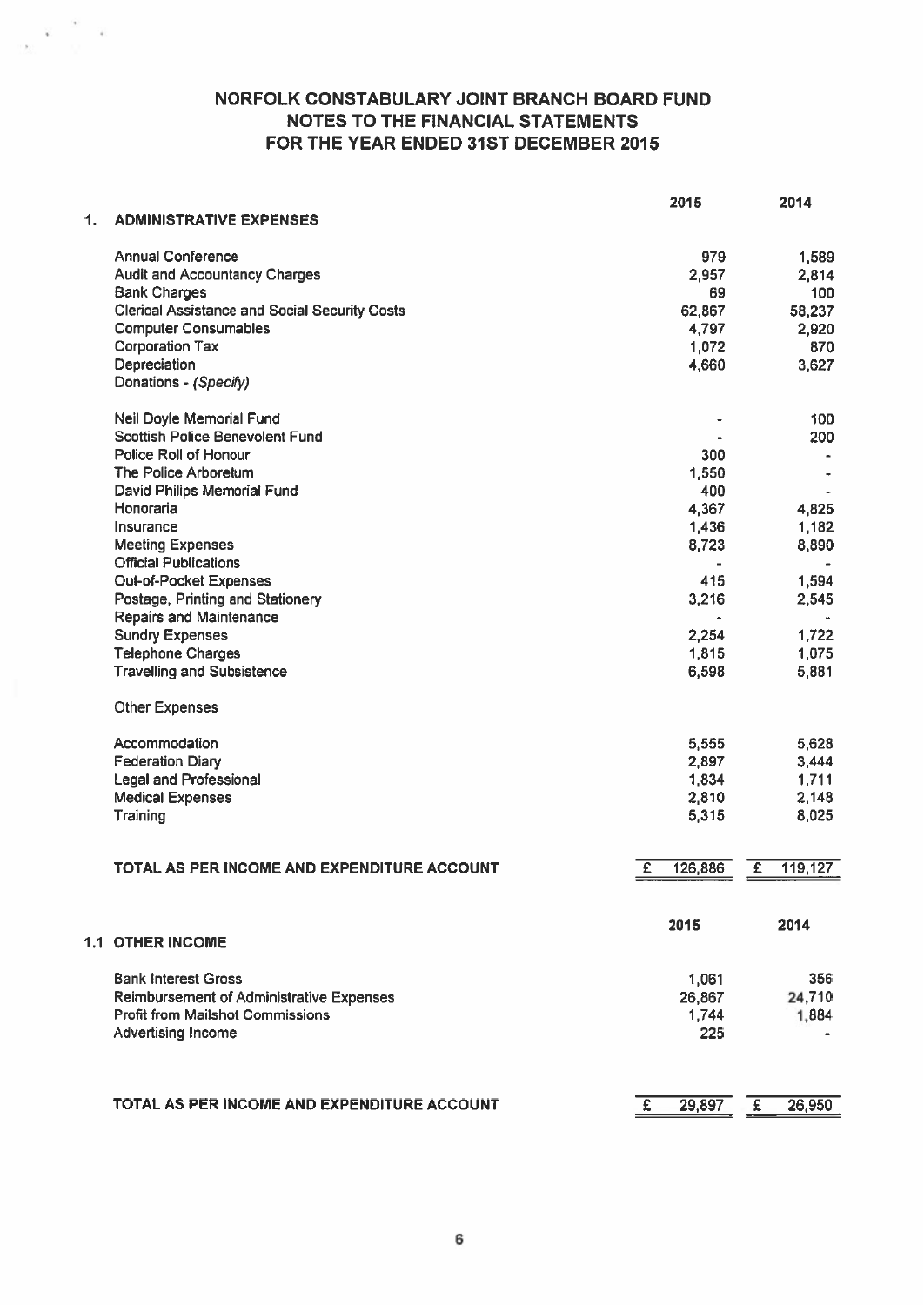### NORFOLK CONSTABULARY JOINT BRANCH BOARD FUND NOTES TO THE FINANCIAL STATEMENTS FOR THE YEAR ENDED 31ST DECEMBER 2015

### 2. ACCOUNTING POLICIES

### A. Accounting Convention

The financial statements have been prepared under the historic cost convention.

### B. Income

 $\overline{\mathbf{v}} = \mathbf{0}$ 

- 2

Income is primarily derived from subscriptions collected from the Funds members. Other income sources may include rental/investment income and income generated from providing member services.

### C. Expenditure

Expenditure is shown inclusive of Value Added Tax.

### D. Depreciation

Depreciation has been calculated at rates required to write off the relevant assets over their anticipated lives. The applicable annual rates are: Furniture and Fittings — 15% reducing balance basis

Computer Equipment **Equipment** — 25% straight line basis

### E. Taxation

Provision is made for Corporation Tax in respect of the Fund's liability to taxation on investment income, capital gains and income derived from third party transactions.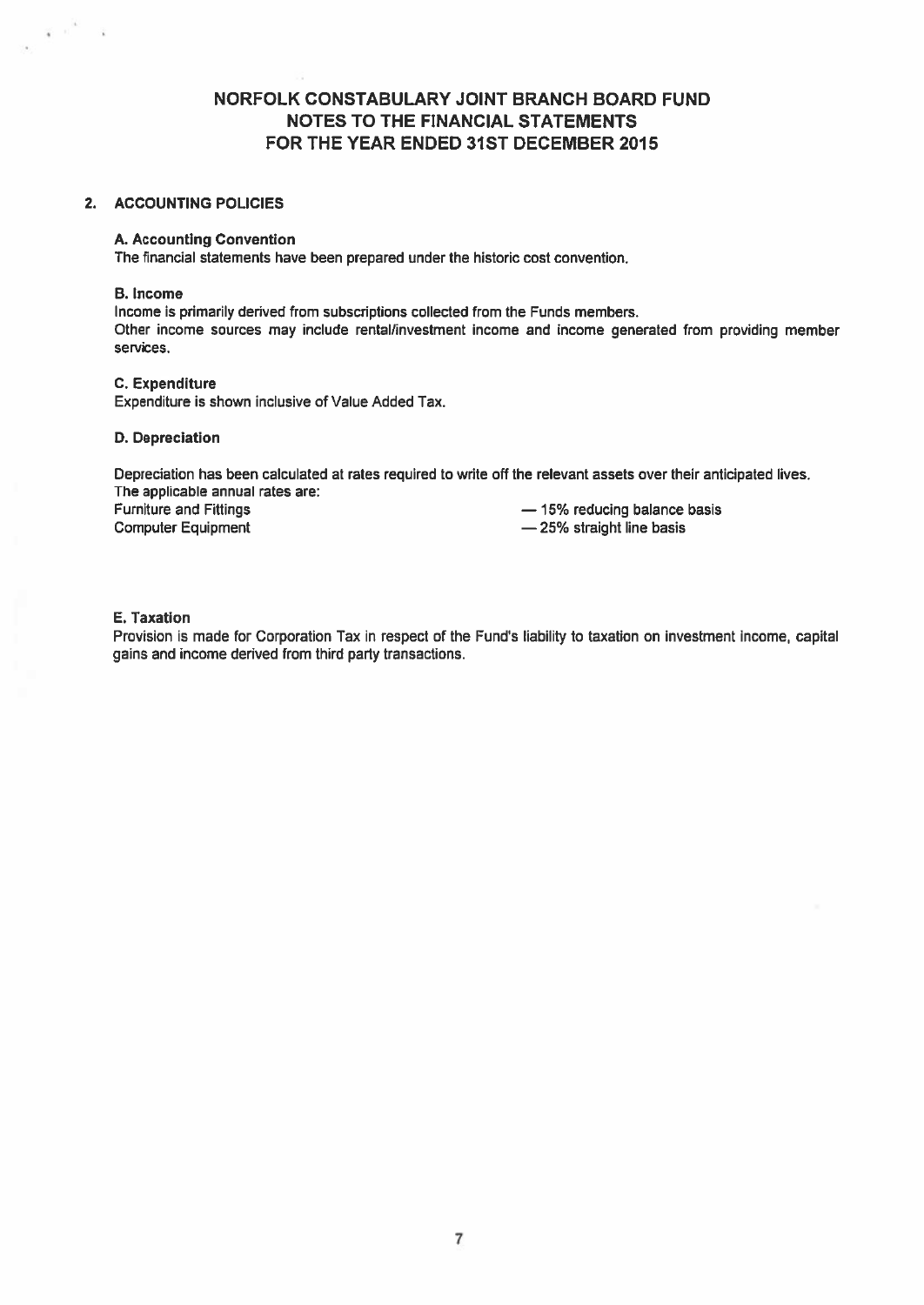### NORFOLK CONSTABULARY JOINT BRANCH BOARD FUND NOTES TO THE FINANCIAL STATEMENTS FOR THE YEAR ENDED 31ST DECEMBER 2015

### 3. STATEMENT OF MANAGEMENT COMMITTEE'S RESPONSIBILITIES

Regulation 18(2) of The Police Federation Regulations (as amended) requires the Committee, in relation to Federation funds held by it, to keep accounts showing all monies received or paid out and to cause the financial statements for each year to be audited by an independent auditor. In causing the financial statements to be prepared, the Committee is required to:

• Select suitable accounting policies and apply them consistently.

• Make judgements and estimates that are reasonable and prudent.

• Ensure that the financial statements are prepared on the going concern basis unless it is appropriate

to presume otherwise.

 $\tilde{\chi} \to \tilde{\chi}^2 \chi \to$ 

The Committee is responsible for keeping adequate accounting records and also is responsible for safe-guarding the assets of the Fund and hence for taking reasonable steps for the prevention and detection of fraud and other irregularities.

### 4a. CONTRIBUTIONS DUE TO/(FROM) CENTRAL COMMITTEES (TO 31ST MARCH 2015)

|            | 2015  | 2014<br>----  |
|------------|-------|---------------|
| Constables | 927   | (625)         |
| Sergeants  | 266   | 535           |
| Inspectors | (551) | (1, 185)      |
|            |       |               |
|            | 642   | (1, 275)<br>₽ |

### 4b. CONTRIBUTIONS DUE TO/(FROM) JOINT CENTRAL COMMITTEE (FROM 1ST APRIL 2015)

|                   | 2015            |   | 2014           |
|-------------------|-----------------|---|----------------|
| <b>Constables</b> | 1,208           |   | $\bullet$      |
| Sergeants         | (1, 110)        |   | $\blacksquare$ |
| Inspectors        | (471)           |   | -              |
|                   |                 |   |                |
|                   | (373)<br>£<br>- | c | $\blacksquare$ |

### 5. CONTRIBUTING AND NON CONTRIBUTING MEMBERS AT 31ST DECEMBER 2015

|                  | No. of Contributing |                | No. of Non Contributing |      | Others* |           |
|------------------|---------------------|----------------|-------------------------|------|---------|-----------|
|                  | <b>Members</b>      |                | <b>Members</b>          |      |         |           |
|                  | 2015                | 2014           | 2015                    | 2014 | 2015    | 2014      |
| Cadets           |                     |                |                         |      |         |           |
| Constables       | 1.166               | 1,165          | 24                      | 51   | 21      | 44        |
| Sergeants        | 276                 | 276            | 8                       | 8    |         | 5         |
| Inspectors/Chief | $\bullet$           | $\blacksquare$ | -                       |      |         | ۰         |
| Inspectors       | 106                 | 106            | 2                       | З    |         | $\bullet$ |
|                  | 1,548               | 1.547          | 34                      | 62   | 22      | 49        |

\* This column refers to those members who are non contributors by virtue of receiving no pay, being on unpaid maternity leave or serving officers on career breaks. (JBB Circular 53/96 refers)